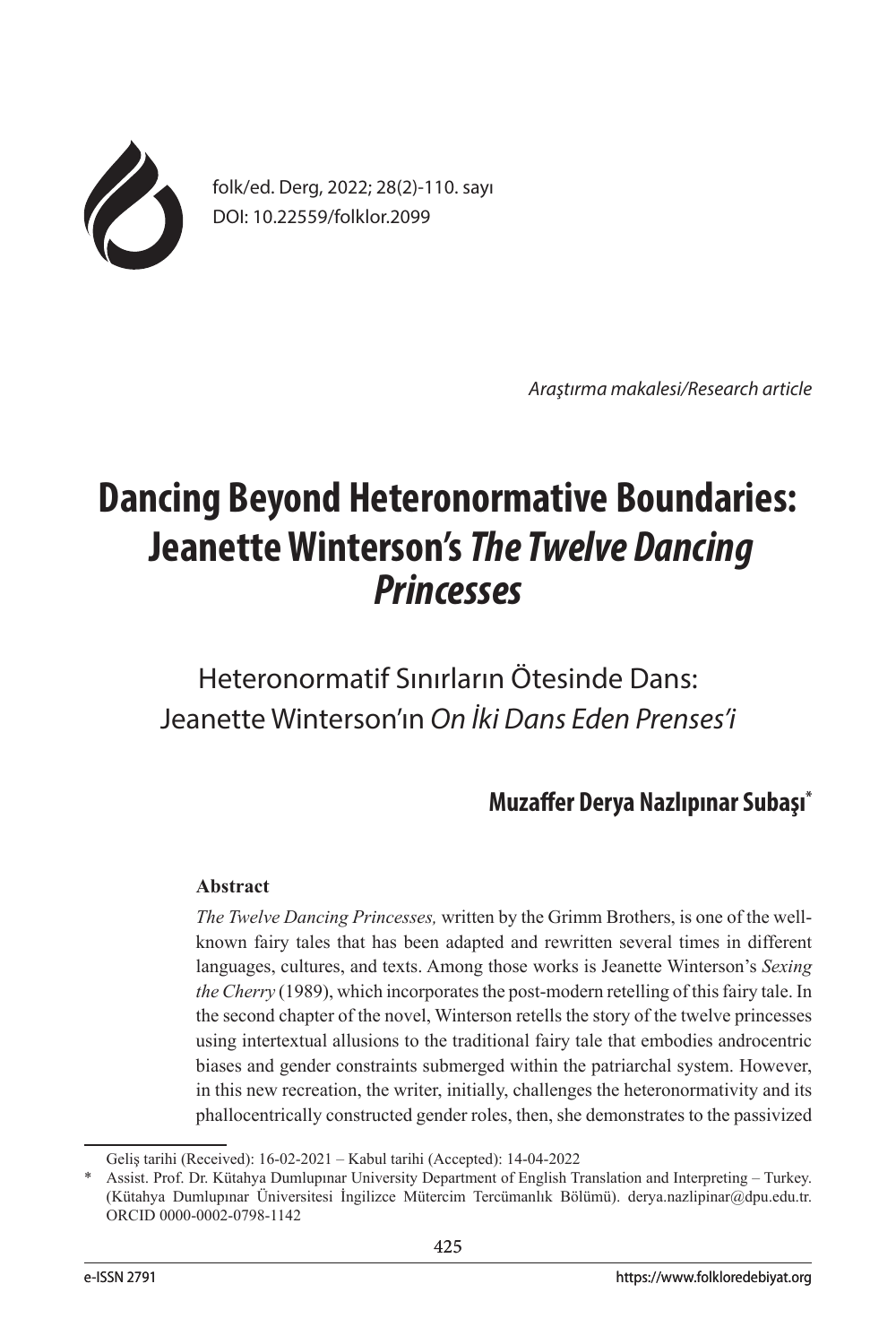and tamed princesses, ways of violating male-assigned gender roles and identities by creating an all-encompassing space in which there is no othering and violence. Thus, considering the issues regarding heteronormativity and its boundaries and grounding its argument in feminist and queer literary critical theory, in this study, I have aimed to display how the fluid dynamics of gender construction can be revealed by transgressing the heteronormative boundaries and phallocentric dictations, and how wo/men can live happily ever after in accordance with 'their own tastes'.

**Keywords:** *heteronormativity, fluid identities, assigned sex and gender roles, phallocentrism, feminist and queer studies*

## **Öz**

Jacob ve Wilhelm Grimm Kardeşler tarafından yazılan ve dünyaca tanınmış peri masallarından biri olarak kabul edilen *On İki Dans Eden Prenses*, pek çok farklı dile çevrilmiş ve değişik kültürlerce birçok kez uyarlanmıştır. Günümüzde ise, bu peri masalının orjinalinden farklı olarak yeniden yazımları/yaratımları gerçekleştirilmiştir. Bu yeniden yazılan/yaratılan yapıtlar arasında, *on iki dans eden prensesin* hikâyesini post-modern anlatım kurgusu içerisinde, kapsayıcı bir bakış açısı ve yenilikçi bir dil ile yeniden hayat veren Jeanette Winterson'a ait *Vişnenin Cinsiyeti* (1989) başlıklı roman en dikkat çekenlerden biridir. Jeanette Winterson, bahsi geçen eserinin ikinci bölümünde, on iki prensesin hikâyesini ataerkil ideolojiler ve eril yaptırımlara uygun olarak yazılmış geleneksel peri masalına metinlerarası *göndermeler yaparak yeniden kaleme alır ve bu süreçte, ataerkil sistemin* androsentrik önyargılarını ve bu sistemin cinsiyet kısıtlamalarını somutlaştıran söylemleri gözler önüne serer. Diğer bir deyişle, bu yeniden yaratımda yazar, ilk olarak heteronormatif ve fallus-merkezci olarak inşa ve dikte edilmiş cinsiyet rollerine meydan okur. Bu meydan okumanın sonrasında okuyucuya, eril zihniyet ve egemen ideolojilerce zaman içerisinde edilgenleştirilen ve ehlileştirilen prenseslerin kendilerine dayatılan heteronormatif cinsiyet rollerini, bastırılmış ve silikleştirilmiş kimliklerini reddetmeleri, kendi istek ve iradeleri doğrultusunda yeni bir yaşam kurmaları gösterilmeye çalışılır. Jeanette Winterson'ın bu yeni yaratımında, on iki prenses en sonunda içinde yaptırımların, ötekileştir(il)menin ve şiddetin olmadığı, kapsayıcı ve bütünleştiren bir boyuta ulaşırlar. Bir bakıma kendilerini yeniden yaratırlar. Bütün bu tespitler doğrultusunda bu çalışmada, cinsiyet inşasının akışkan dinamiklerinin heteronormatif *sınırlar ve* fallosentrik dikteleri aşarak nasıl ortaya çıkabildiğini ve bireylerin 'kendi seçim ve yönelimleri' doğrultusunda nasıl sonsuza kadar mutlu yaşayabildiklerini feminist ve queer edebiyat eleştirisi teorileri bağlamında göstermeyi amaçladım.

**Anahtar sözcükler:** *heteronormativite, akışkan kimlikler, atanmış cinsiyet ve cinsiyet rolleri, fallosentrizm, feminist ve queer çalışmaları*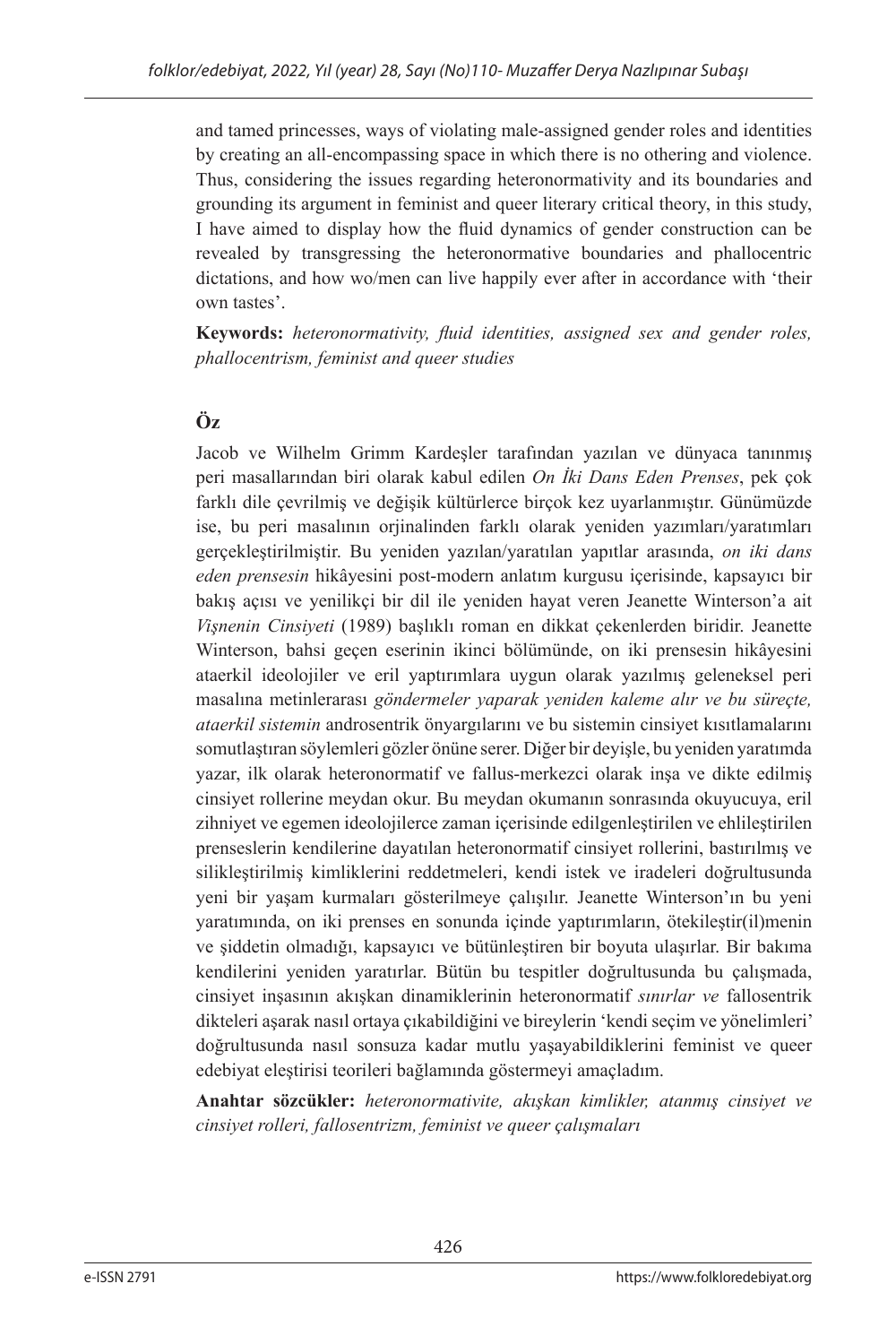## **Introduction**

Having ancient roots, fairy tales have been generated as transformations of myths, legends, epics and sagas told around the fire by one male member of the tribe who generally tries to explain the visible world by imbedding his individual experiences. That tale becomes valid and accepted if other men listen and feel relief in what has been shared. That is, through these fairy tales, the unsettled fantasies, fears and ideologies of the male members in societies have been transformed across generations and, as Ulivieri (1999) clarifies, have constituted a kind of 'consensus' that goes through the space by keeping its character of transmission of knowledge, emotions and visions of the world. During the ages, this consensus becomes deeply internalized with the transformation of tales from popular oral narration to written literary genre, as the written materials have created more global interconnections by reaching the most remote parts of the world. However, these far-reaching fairy tales, transcribing moral and social messages mostly with respect to androcentric ideologies, perpetuate the self-admiring, self-stimulating and self-congratulatory masculine point of view and push women to the side of the HIStory by keeping them on the kitchen side and/or the bedside. In this sense, the listeners/readers of those male-oriented tales adopt a number of gender codes and have 'performative characters', as put forward by Judith Butler, a social theorist, claiming that "the expressions of gender; […] identity is performatively constituted by the very 'expressions' that are said to be the results" (2007: 25). In accordance with that, male narrators tend to describe women from the masculine point of view and assign some certain female roles to them as innocent and desperate maidens or obedient and faithful (house) wives created to serve the interests of men. Even when the narrators or the storytellers are women, like the archetypal 'Mother Goose', they cannot articulate their inner 'female voice' and have to remain in the shadows since they have difficulties in subverting the patriarchal order establishing the male supremacy. Having that superiority, male narrators, ranging from Perrault to the Grimm Brothers and/or to Andersen, hold those fairy tales over women to validate and perpetuate the phallocentric concepts that maintain the gender hierarchy, in which women are passive and submissive, while men are portrayed as active and formidable. This unequal portrayal of female versus male characters in fairy tales gradually constructs patriarchal attitudes and stereotypes against women, as Andrea Dworkin exemplifies in *Woman Hating*: "... the bad woman [who] must be destroyed, …, killed or punished [and] ... the good woman [who] must be possessed" (1974: 48).

Based on the striking exemplifications by Dworkin, many scholars and writers have started to question those androcentric representations of women in fairy tales that are generally portrayed as malleable objects for male desires and subvert the dominating masculine values by creating a new world for wo/men where they can articulate their unspoken desires and feelings. Within this scope, the number of the feminist/queer criticisms and re-writings of fairy tales has accelerated since 1960s and the male-constructed image of "passive, victimized, destroyed, or asleep" (Dworkin, 1974: 49) woman, who waits for her Prince Charming to come, has been de(con)structed. In those subverted fairy tales, here and now, future generations witness the rebirth of a 'self-assertive woman', who is conscious of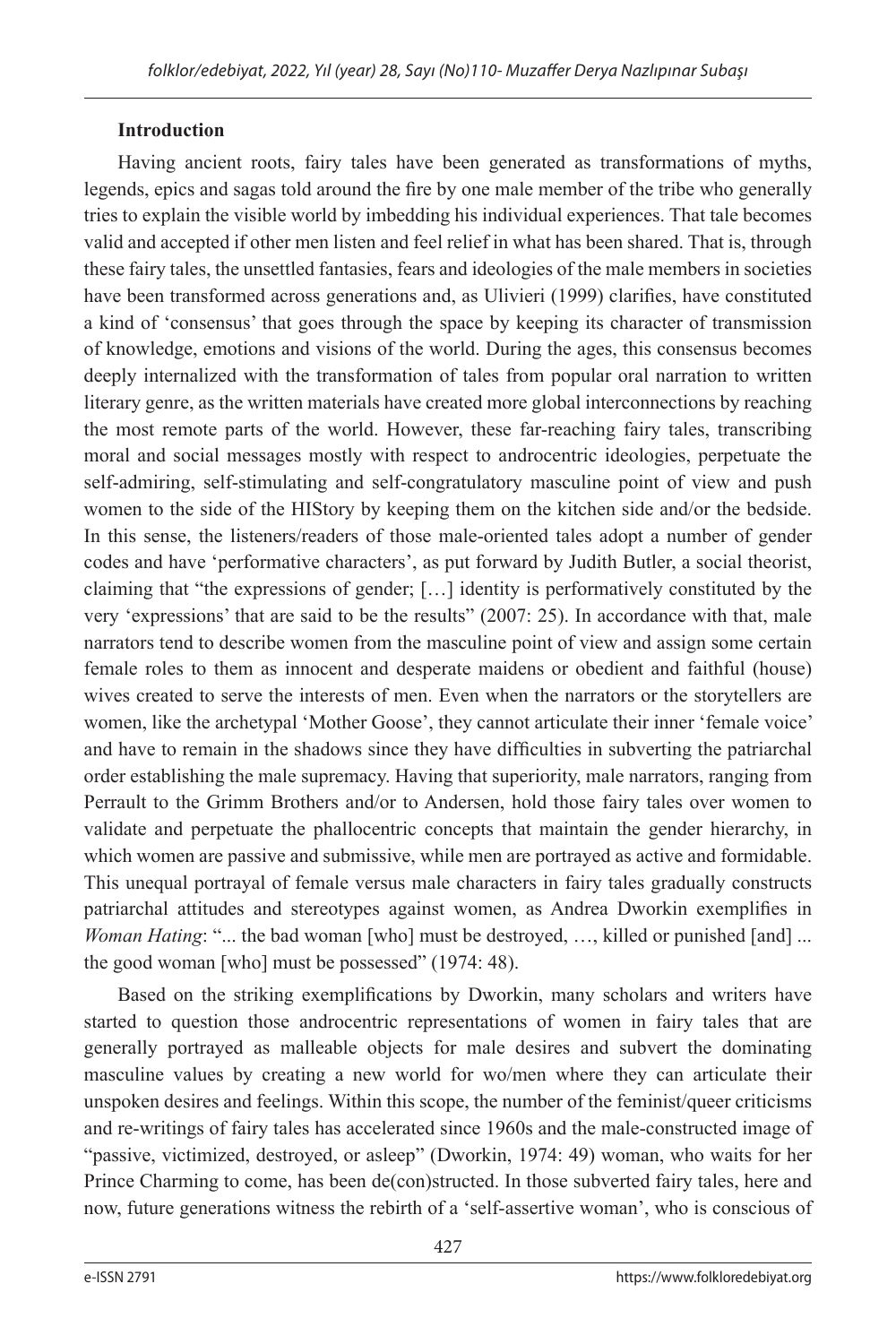her own value, capable of deciding her own destiny and making her own choices rather than being "the troph[y] that men are rewarded with on their heroic quests" (2014: 385), as Marcia K. Lieberman has stated in her significant study titled Some Day My Prince Will Come.

Among those modern reinterpretations of old narratives, including mythology, folklore and fairy tale, Jeanette Winterson's novel *Sexing the Cherry*, which incorporates the wellknown fairy tale of *The Twelve Dancing Princesses* by the Grimm Brothers, offers important details and different perspectives for those desiring to question the phallocentric destinies and heteronormative norms constructed for women and men, as well. Deviating from the original story, Winterson gives voice to the princesses through Jordan, the male character seeking the youngest of the princesses, Fortunata, and depicts alternative endings and ways to the original story instead of repeating the androcentric ones, in which the heterosexual couple lives happily ever after. Taking those issues into consideration, this study aims to put forward how Jeanette Winterson de(con)structs the phallo-narcissistic vision and patriarchal structure of the Grimm Brothers' fairy tale and creates a new world for those princesses, where they build home together in an all-encompassing fe/male community rather than living happily ever after in marital bliss.

## **De(con)struction of heteronormativity in** *Sexing the Cherry*

Since ancient times, old narratives from mythology to fairy tales have served as fortification of phallocentric, binary and oppositional way of thinking that extends into compulsory heteropatriarchy "enforc[ing] women's total emotional, erotic loyalty and subservience to [heterosexual] men" (Rich, 1980: 17). This male-dominated socio-political practice, through with its heteronormative assumptions which have been considered natural and moral order for family, imprisons women into heterosexual marriages, or in other words, into "condition[s] of arrested sexual development … *in which they* internaliz[e] the values of the colonizer and actively participat[e] in carrying out the colonization of one's self and one's sex" (1984: 202) (emphasis mine), as Kathleen Barry stated in her book *Female Sexual Slavery.* That colonization process starts in 'the father's house', and then continues with 'the husband's, whereby she learns to internalize and surrender to male desires. To get male approval and/or to protect herself against male violence, she has to conform, as Andrea Dworkin exemplifies below:

"She conforms, in order to be as safe as she can be. Sometimes it is a lethargic conformity, in which case male demands slowly close in on her, as if she were a character buried alive in an Edgar Allan Poe story. Sometimes it is a militant conformity. She will save herself by proving that she is loyal, obedient, useful, even fanatic in the service of men around her. She is the happy hooker, the happy homemaker, the exemplary Christian, the pure academic, the perfect comrade, the terrorist par excellence. Whatever the values [of the males in authority], she will embody them with a perfect fidelity." (1983: 14)

Due to those imposed values, women have no choice but to accept to be 'male-identified' in patriarchal marriages, in which they are trained to view themselves as inferior to men. Thus, unlike fairy tales that end with the standard phrase '[...] and they lived happily ever after', these heterosexual marriages full of false and misleading dichotomous diminish the diversity and sexual fluidity of women. Personally advocating the subversion of the power relations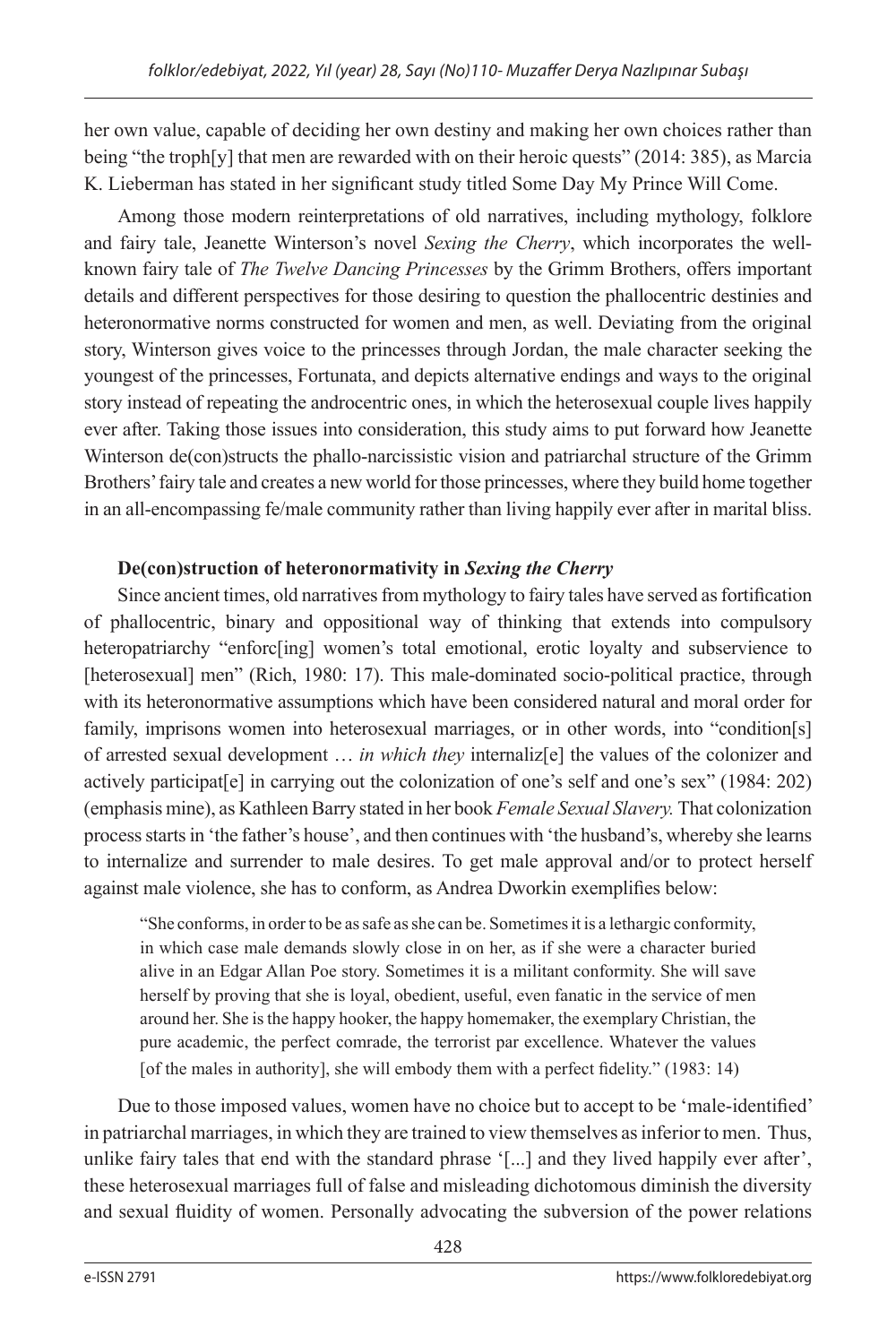in heterosexual coupling, in her re-writing of the Grimm Brothers' *The Twelve Dancing Princesses* in *Sexing the Cherry*, Jeanette Winterson challenges the patriarchal viewpoint and provides more tolerant and fluid conclusions for the princesses. Unlike the original tale generating phallocentric discourses and presenting them as 'natural', Winterson creates a different 'happy ending' for the dancing princesses in *Sexing the Cherry* (*STC,* henceforth), which is "not with their husbands" *(STC*: 48). Thus, she celebrates the fluid aspects of nature and refuses to repeat the patriarchal lies concerning sex and gender roles. In accordance with that and depending its argument on feminist and queer theories, Winterson provides readers with the alternative sequels of the dancing princesses through Jordan's narratives. Unlike the other male-identified female characters entrapped in androcentric stories, Winterson's princesses manage to challenge the heteronormative ideologies of the patriarchy in their acts of self-assertion, as Pauline Palmer puts in:

"Winterson portrays the princesses as liberating themselves, in some cases by violent means, from their husbands' control. Instead of living happily ever after in marital bliss, as convention dictates, they set up home together in a female community. The various narratives assigned to them highlight the social and economic power which men wield and the brutal punishments which they inflict on women if they dare to transgress the conventional role of object of exchange by forming sexual relationships with one another." (1993: 104-105)

As clearly expressed in the above quotation, the chief reason for all these tensions and atrocities is the compulsory heteronormativity, causing women to experience male oppression and aggression. This idea is reinforced by phallocentric definitions of 'gender' and 'sexuality', which constructs a hierarchical relationship between 'man and woman - husband and wife'. However, Winterson's interpretation of *The Twelve Dancing Princesses* illustrates a new way of thinking where one does not have to be labeled as the 'One' or the 'Other', but s/he can enjoy being represented as simply two, or more. In other words, the most important thing is to be defined on its own terms. In accordance with that, through the individual stories of the twelve princesses, Winterson de(con)structs the dichotomous conceptualization of gender as male and female that "reduce[s] the richness and complexity in the interest of logical neatness" (Sherwin, 1998: 25) and clarifies the possibilities of more fluid, multiple, diverse and nonhierarchical state of gender that unravels the double-bind of the phallocentric patriarchy. Unlike the Grimms' version, in which the eldest princess gets married and the others are left to unknown fate, the twelve princesses in *Sexing the Cherry* "lived happily ever after, but not with their husbands" (*STC*: 48). Despite the phallocentric sanctions imposed by the androcentric discourse, Jeanette Winterson, through the voices of the princesses, proves that there are many other veracities to be unveiled, not just one enforced by the heterosexist ideologies. Therefore, opposing the constructedness of patriarchal binaries, in her re-writing of the fairy tale, Winterson "focuses particularly on 'refusing' lies related to sex and gender roles [and] attacks various artificial sources of sexism which disseminate and perpetuate lies about what is 'natural' behavior for men and women, religion and scripture, androcentric political, economic, familial hegemony, romance novels; and scientific discourses about bodies" (Rubinson, 2005: 115). That is, Winterson undermines the phallocentrically constructed fallacies concerning sex and gender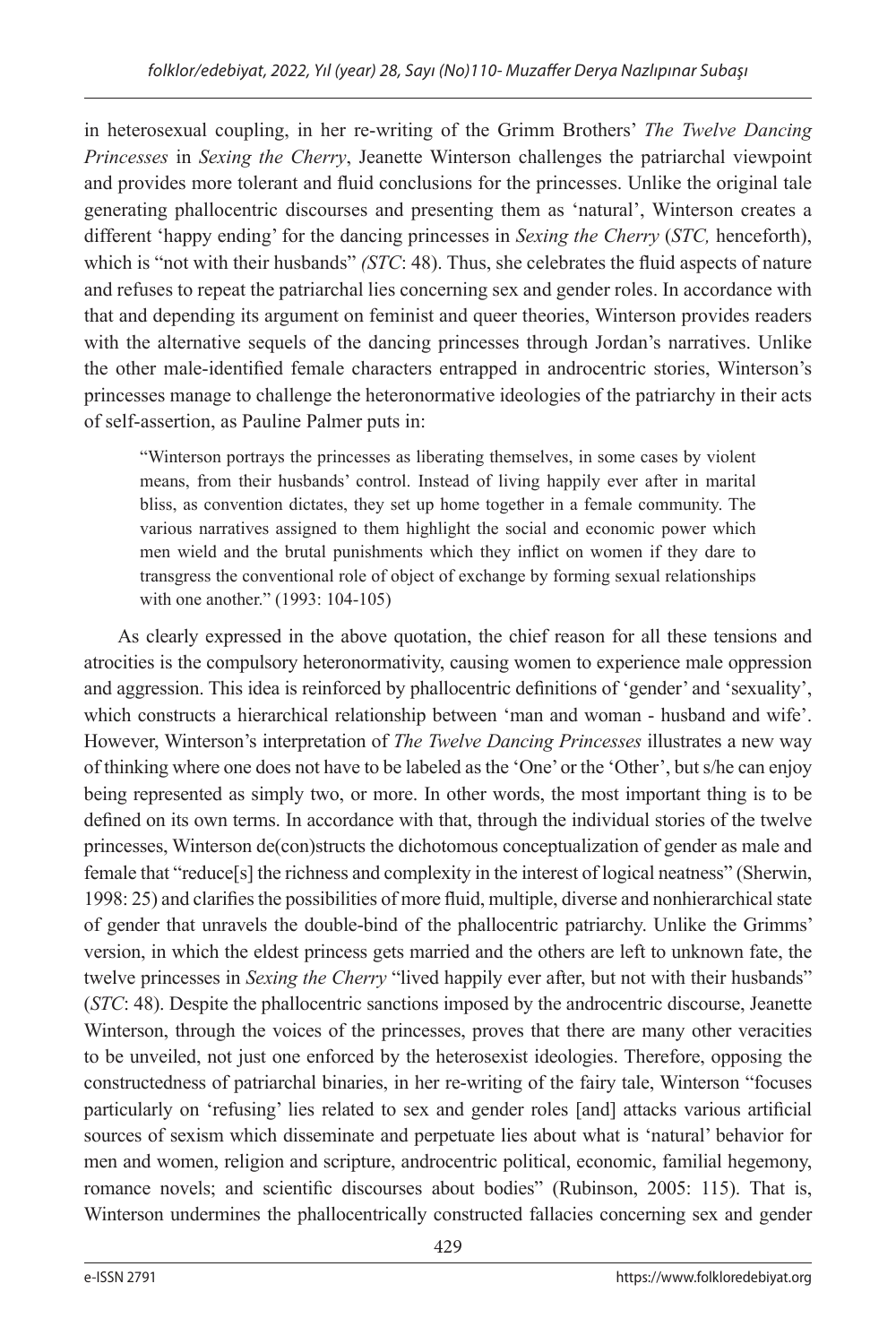through the princesses in *Sexing the Cherry* and challenges the conformist and conventional assumptions of heteronormativity.

## **The ambiguous gender of the 'fallen' princesses**

In the original story, Grimms' Brothers propagate the highly coded patriarchal conventions that reinforce the expected and normalized gender behavior, which is the unquestioned submission of women to male authority. In accordance with that, the story begins as in the following:

"Once upon a time there was a king who had twelve daughters, each one more beautiful than the next. They slept together in a large room with their beds lined up in a row, and at night, after they had gone to bed, the king locked and bolted the door. But when he opened the door in the morning, he saw that their shoes were all worn out from dancing, and nobody could discover how this happened. The king issued a proclamation that whoever could find out where they went dancing at night could choose one of them for his wife and become king after his death. However, anyone who attempted this, but failed to make the discovery after three days and nights, would forfeit his life." (Grimm, 1964: 23)

Thus, from the very beginning, the king is presented as a resolute decision maker and a threatening authority for his people and daughters as well. The princesses, however, are merely portrayed as beautiful virgins that have been locked in their rooms so as not to be involved in any kind of contact with men. What the king fears is not to protect his daughters, but to lose his authority and reputation among his people, because losing virginity before marriage would not only bring social isolation for the royal family, but it would also pose an obstacle for the king to find appropriate suitors for his lineage. That is why, upon discovering the princesses' wornout shoes in the morning, the king rages at his daughters, mostly because of the fact that they have violated the Father's law and followed their own desires. For a time, their underground world where they meet twelve princes of their own choice remains inviolable to the king and to the "many [suitors] who came to try their luck" (Grimm, 1992: 470). Nevertheless, in order to punish his defiant daughters, the king appoints an old soldier and puts the princesses under patriarchal surveillance again. Soon after, the old soldier reveals the secret of the princesses and as a reward for his courage, the soldier is allowed to get married to the eldest princess. At the end of the story, what happens to other princesses is not revealed; however, children reading or listening to this story, especially little girls, internalize the patriarchally coded behavior and feel obliged to adopt the Father's law. According to Hayley S. Thomas, the story is also about 'punishing independence and female sexuality', as clarified in the following lines:

"These narratives advocate dependence (not-independence) and punish independence (not-dependence) by generating two oppositional and dialogic categories. They reward the good/natural woman (i.e., nature within reason; nature mediated by the social, that is, by men) and punish the evil/unnatural woman (i.e., nature in excess; nature unmediated, that is, controlled solely by women who fortify its "nature-ness"). In choosing to actively resist the good and "natural" joys of being wife, mother and martyr, the princesses … are the most "fallen" of women." (1999: 172)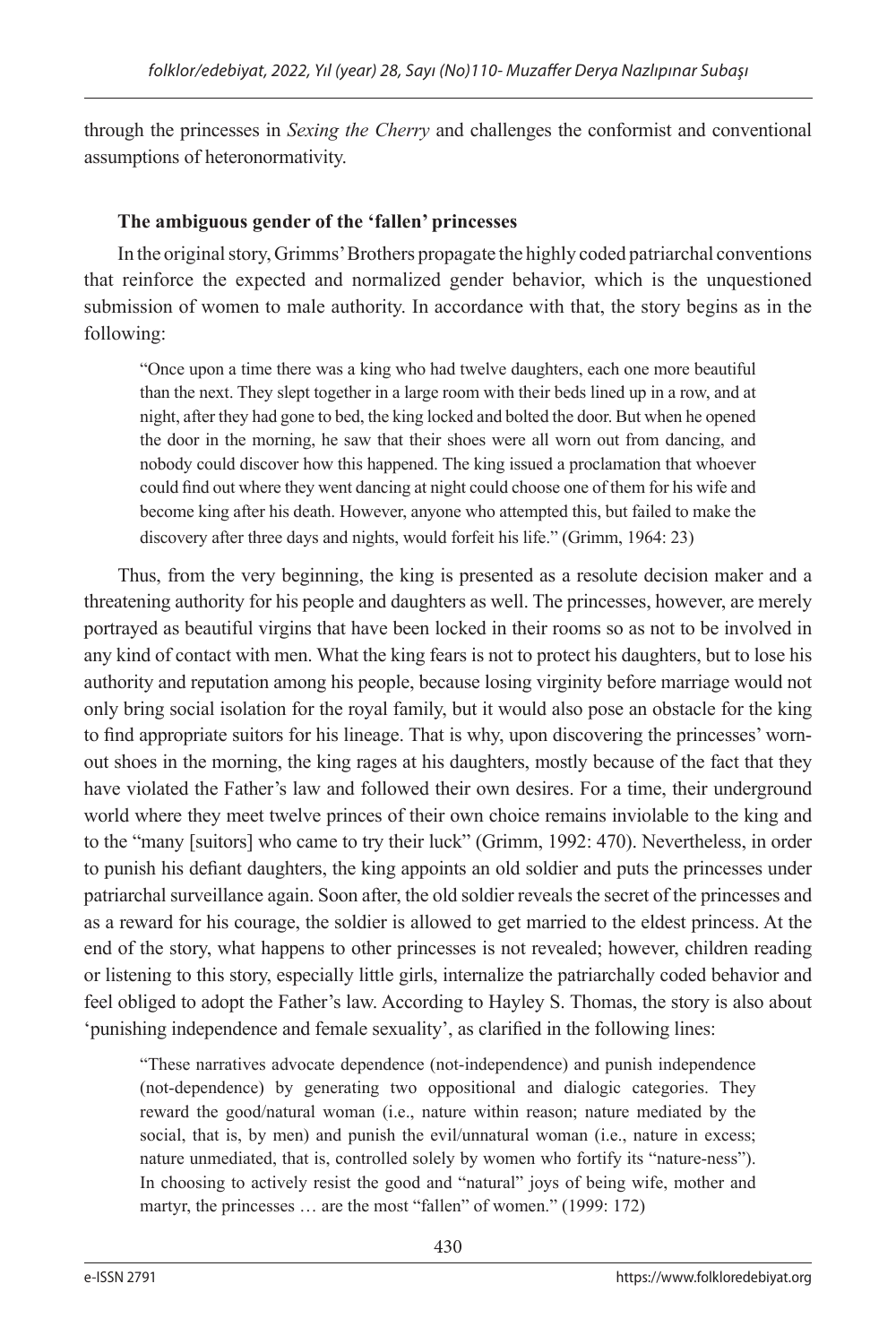Therefore, within the patriarchal paradigm, the behavior of the dancing princesses is considered disruptive and deadly; that is why, the princesses have to be put under control and punished if they resist the patriarchal values instilling the proper and ideal femininity. If considered from this point of view, it is evident that there is no way to escape for the princesses, but to accept their fate, as denying would not help. Nevertheless, Jeanette Winterson subverts the Grimms' heteronormative prescriptions for female life and offers a new and unconstrained way of reading.

As a form of resistance, first, Winterson narrates the story through the princesses' voice, rather than a male voice that writes/speaks in "the oppressor's language", as Adrienne Rich has articulated in her poem titled *The Burning of Paper instead of Children* (1985: 117). Keeping Rich's considerations in her mind, Winterson provides an all-encompassing solution to a continuing problem of wo/men under oppression. They do not have to use or protest in the language of the oppressor. They do not have to fit in the patriarchally constructed conventions and behavior patterns. On the contrary, they can cut loose from any kind of gender expectation and de(con)struct those dictated codes in order to pass beyond gender barriers. It is clear that such an uprising end with alienation, angst and mental dissolution for most wo/men. However, being free from all the boundaries of the patriarchal dictations would also create an alternative and a welcoming world where there is no othering, denial and ignorance. It would be a place for wo/men where different voices can be heard and different choices are accepted without questioning. Thus, it is a matter of choice, and as Winterson confesses in the introduction of *Oranges Are Not the Only Fruit*, "everyone, at sometime in their life, must choose whether to stay with a ready-made world that may be safe but which is also limiting, or to push forward, often past the frontiers of commonsense, into a personal space, unknown and untried" (1991: xiv). In accordance with that assumption, Winterson, instead of accepting the 'ready-made world', subverts the long-established patriarchal order by denying the hegemonic heterosexuality, on which the patriarchy is based. In this new and illimitable rewriting/retelling, the princesses create their own version in *Sexing the Cherry*  that privileges free-will, lust and desire:

"You know that eventually a clever prince caught us flying through the window. We had given him a sleeping draught but he only pretended to drink it. He had eleven brothers and we were all given in marriage; one to each brother, and as it says lived happily ever after. We did, *but not with our husbands*.

[…]

For some years I did not hear from my sisters, and then, by strange eventuality, I discovered that we had all, in one way or another, parted from the glorious princes and were living scattered, *according to our tastes* (*STC:* 48)" (emphasis mine).

Unlike the Grimms' story ending with reconciliation, which is the heterosexual marriage, in Winterson's version, the princesses go beyond the dominant and conventional categorizations of heteronormative discourses and unveil "the arbitrary unnaturalness of normal gender relations" (Makinen, 2005: 91). It is true that they all have been married off to princes; however, none of the princesses in *Sexing the Cherry* conform to traditional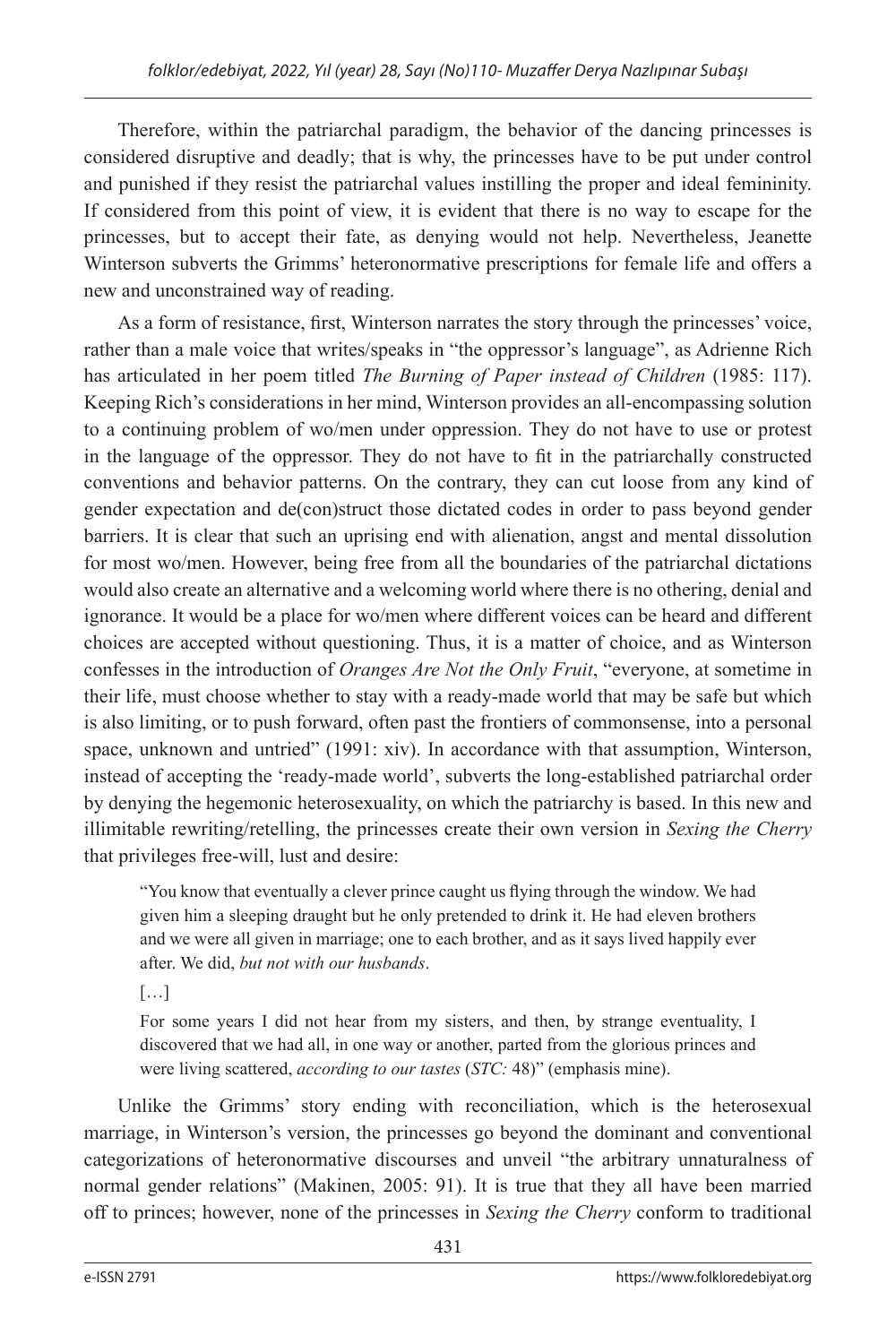gender roles of wo/men expected within marriage. On the contrary, they challenge patriarchal binaries as a universal category and choose to conduct their relationships in non-traditional ways, and most importantly, in accordance with their 'own tastes'. Thus, one meets "a mermaid combing her hair" while swimming, "[falls] in love with her at once" (*STC*: 48) and then, she runs away to be with her. Now, the princess and the mermaid "live *happily* in the well" (*STC*: 48) (emphasis mine). The second princess, who "[has not] minded her husband much more than any wife does" (*STC*: 49), kills him as he has tried to stop her hobby, which is "collect[ing] religious items" (*STC*: 49). The third has "never [been] touched" (*STC*: 50) by her husband as he loves a boy while the fourth leaves her husband upon learning of his extramarital affairs with virgins in a lunatic asylum. The next princess turns her husband, Anton, into a frog with her first kiss, and the other remembers her past "when she [has been] free to fly … before this gracious landing and a houseful of things" (*STC*: 53), thereby turning her back on the house. The seventh princess has lived in harmony with her husband, 'a woman', for eighteen years till someone has found them. The eighth one poisons her husband, who "eats one cow followed by one pig everyday" (*STC*: 57). Along the lines of her sisters, the ninth princess also kills her husband, who has trained her as a wild falcon. One night, she "[flies] off his wrist and [tears] his liver from his body, and [bites her] chain in pieces and [leaves] him on the bed with his eyes open" (*STC*: 59). The tenth princess stays in her marriage despite her husband's several affairs until she realizes "[she has been] worn and grey like an old sweater [one] can't throw out but won't put on" (*STC*: 60). Then, she considers her choices:

I could stay here and be unhappy and humiliated.

I could leave and be unhappy and dignified.

I could beg him to touch me again.

I could live in hope and die in bitterness. (*STC*: 61)

Finally, the princess subverts patriarchal expectations of how proper princesses should behave in traditional marriage and leaves her husband. The next princess, upon the request of her husband, who finds life suffering, "smash[es] his skull with a silver candlestick" (*STC*: 62). After reading/listening the stories of eleven princesses, one can easily recognize that Jeanette Winterson entirely de(con)structs the Grimms' heteronormative dictations and provides princesses with an alternative of resistance, which is deciding on their own destinies rather than accepting the phallocentric concerns and joys of being a wife/ mother. This new way of life will consequently lead to the freedom and jouissance of the princesses.

What about the last princess, the youngest sister of all? The missing princess, Fortunata, who turns out to be the woman that Jordan is looking for through his journey, is the poetic epitome of the desire that Winterson wants to achieve in her writings: 'going beyond the constructedness of gendered and heteronormative assumptions'. That is, through Fortunata, the only named princess, Winterson creates a third space of possibilities for new understandings, as she puts in: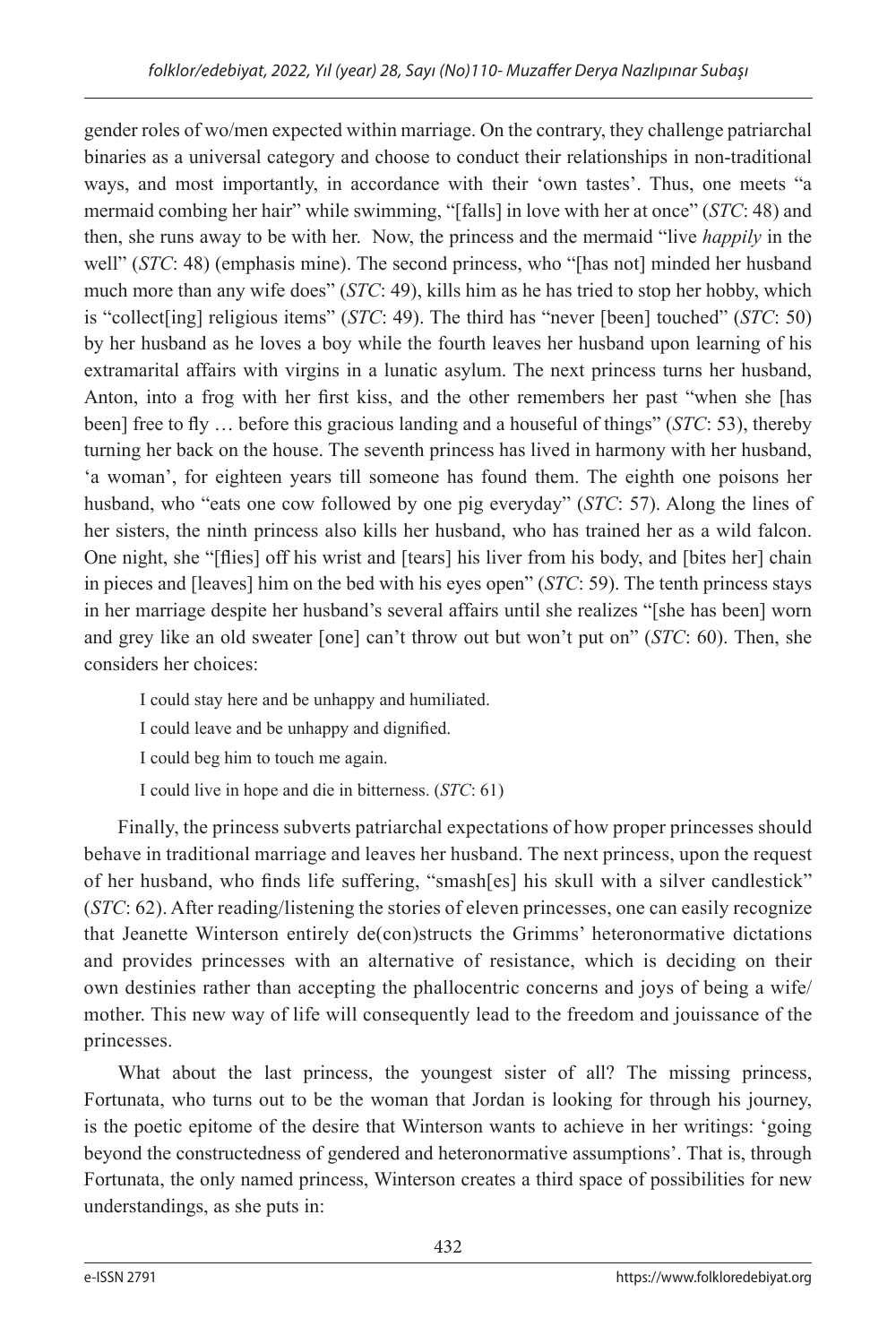"The alchemists have a saying, *'Tertium non data*': the third is not given. That is, the transformation from one element to another, from waste matter into best gold, is a process that cannot be documented. It is fully mysterious. No one really knows what effects the change. And so it is with the mind that moves from its prison to a vast plain without any movement at all." (*STC*: 152)

Thus, Fortunata is Winterson's 'third', a door to a new consciousness through which one can learn to get rid of the patriarchally constructed distinctions and fixation of heteronormativity. In other words, through Fortunata, who dances and "dart[s] in a figure of eight" (*STC*: 106) symbolizing infinity and eternity, Winterson destroys the traditional dictations, and creates the 'subject-in-process', a Kristevan term that has been established on an egalitarian basis, in which 'self/Other', 'subject/object', 'men/women' and mind/body' dualism is accepted as fluidly interchangeable with the promising potential to dissolve phallocentrically constructed binaries. Thus, this flowing, fluctuating and fluid subject, rather than arriving at a fixed identity shaped by the laws of Father, becomes "free of the burdens of gender" (*STC*: 29) and develops non-phallocentric, nonbinary and non-oppositional way of thinking. Through this new way of thinking, the non-symbolizable and non-rational area of fantasy that allows the subversion of patriarchal order has been achieved, and most importantly, the ultimate feeling of jouissance has been re-formulated, as Susana Gonzalez clarifies: "Winterson's fantasy opens up for consideration many aspects: women's strength, the real meaning of motherhood, lesbian relationships, sisterhood, and, above all, women's voice and its implied potential" (1996: 292). Within this regard, Fortunata's dancing body forbids the fixation of meaning derived from heteronormative discourses and "let[s] the world mate of its own accord" (*STC*: 94); thereby creating one capable of dissolving similarities and differences in the body to create fluid identities. Having that consciousness, Fortunata keeps on "spin[ning] … until all features are blurred, until the human being most resembles a freed spirit from a darkened jar" (*STC*: 78). In a similar way, modelling her writing style on Fortunata's spinning in harmony, Winterson acquires an open, multiple and plural language by breaking away from the rigid boundaries or dichotomies of phallocentrism. That is, she begins to speak and write through a more fluid language, which is "a [private] language not dependent on the constructions of men" (*STC*: 29). This fluid language resembles to the multiple, diverse and nonhierarchical female body and sexuality, unlike the one defined and portrayed by patriarchy as something "veiled in an impenetrable obscurity owing to their conventional secretiveness and insincerity" (Freud, 1971: 63). In a similar way, this language also functions as many parts of a woman combined into one woman and passes out of the boundaries. It cannot be pinned down, controlled and possessed since it is continually becoming, forever fluid. This linguistic and physical fluidity as well encourages the fe/male subject to explore and perform different identities beyond the confinement of a socially inscribed body. Knowing that fact, Winterson creates characters who eventually begin to speak in the all-encompassing force of feminine voices, like the many serpents of *Medusa*, rebelling against the "libidinal and cultural- hence political, typically masculine- economy", as Helene Cixous asserts in her famous work, The Laugh of the Medusa (1976: 879).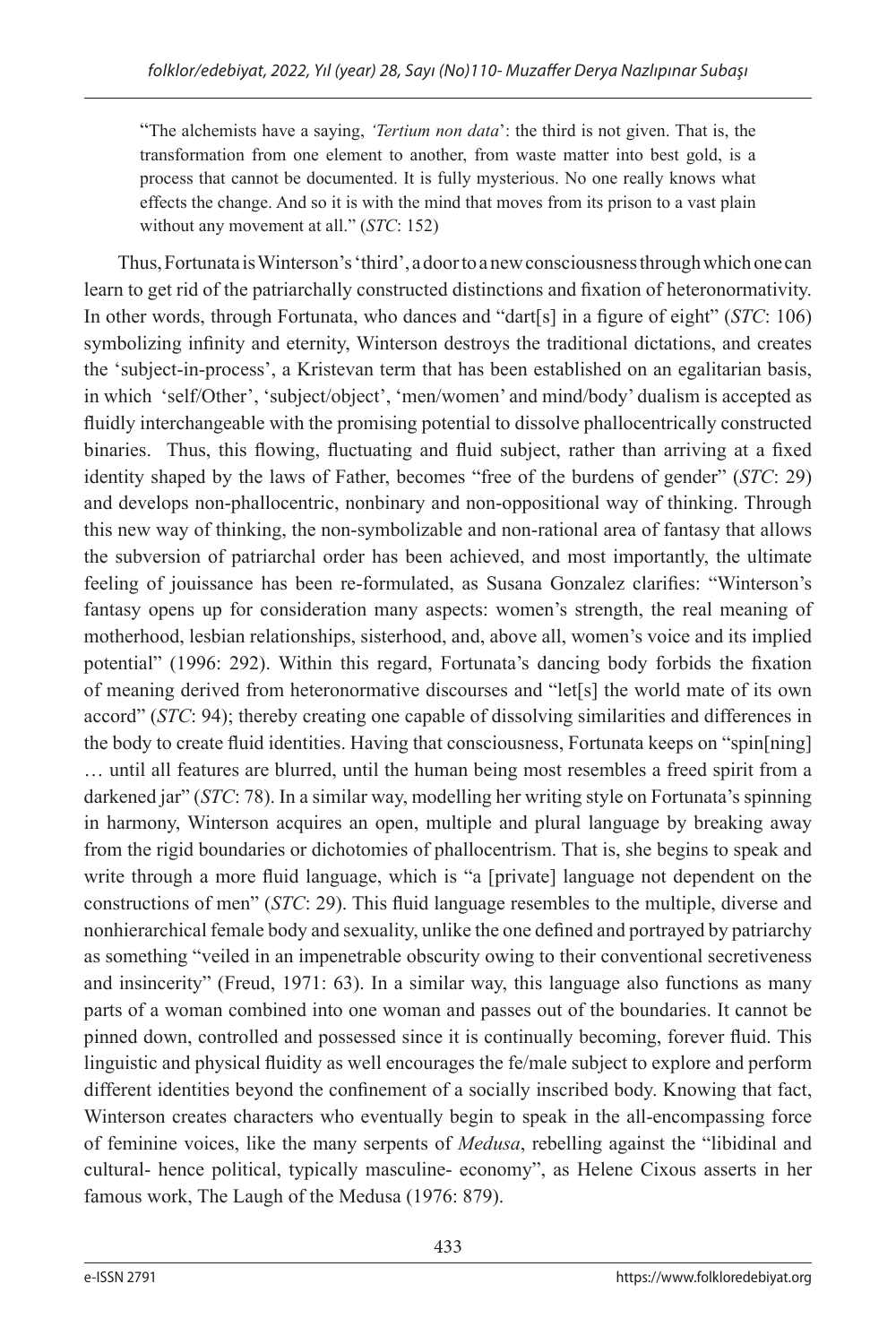Consequently, Jeanette Winterson, by de(con)structing the phallo-narcissistic vision and patriarchal structure of the Grimm Brothers' fairy tale, disturbs the hierarchal and final signified meaning of the text that has been established by the "Author-God" (1992: 117), as Rolande Barthes calls it. Unlike the androcentric original, Winterson's offcentered and fluid rewriting of *The Twelve Dancing Princesses* constantly produces new meanings through the play of signifiers. In other words, Winterson demands her readers not to be content with the man-made texts and heteronormative discourses providing short and limited pleasure, but rather to free themselves from the chains of the idea of an author-God and the constructions of his message, thereby from any fixed meaning and identity. This new version created by the collaboration of the reader(s), according to Barthes, "makes the reader no longer a consumer but a producer of the text" (1990: 4). This collaborative reader understands that there is no prescribed rhetoric and no fixed economy at work for anybody, thereby, s/he denies the socio-culturally constructed boundaries and dichotomies and obtains the fluidity along with openness and multiplicity. This new awareness eventually creates 'the one' capable of dissolving similarities and differences in the body, and hereby, de(con)structing all kinds of binary mechanisms to create fluid identities, like Fortunata. This princess, for Winterson, represents her artistic process and purpose. That is, by creating a character named 'Fortunata', first, she reminds her reader(s) about the possibilities of unforeseen contingencies as opposed to patriarchally determined destiny. Then, putting emphasis on the dancing body of Fortunata, Winterson alludes to the 'moebius strip', a three-dimensional figure seeming to have two sides but having just one. In fact, if one traverses the whole strip, s/he clearly sees that it is continuous, which means it is possible to cross over from inside to outside, or "traverse the fundamental fantasy", as Lacan first explained in *Seminar XXI* (1977: 273). For him, that traversing or going beyond process has the potential to create new configurations of language, signification, and desire, thereby subverting the heteronormativity and contemporary genders based on patriarchal binary oppositions, through which all identities have been defined. In this respect, this new identity dismantles the domination of phallocentrism and transcends into an all-encompassing state where the ones build their own non-normative peculiar existence depending on the queer-feminist principle, and eventually achieves 'wholeness'. From now on, there are only multiple meanings and fluid identities, like Fortunata and her spinning body, which makes the reader(s) realize that "whatever is inside that *Body*, is outside it; and whatever is outside it, is inside it. So [they] have all the riches of the world in that leetle *Body!*" (Carroll, 1996: 523) (emphasis mine).

Briefly, through the twelfth princess 'Fortunata', Winterson achieves her purpose and creates her rebellious and queer body, "sealed off from social consequences, secure from interruption or invasion", as Hite puts in (2000: 6). She subverts the heteronormative formations and succeeds to de(con)struct patriarchal dictations and androcentric discourses that imprison and enslave all individuals. Most importantly, demonstrating the poisonous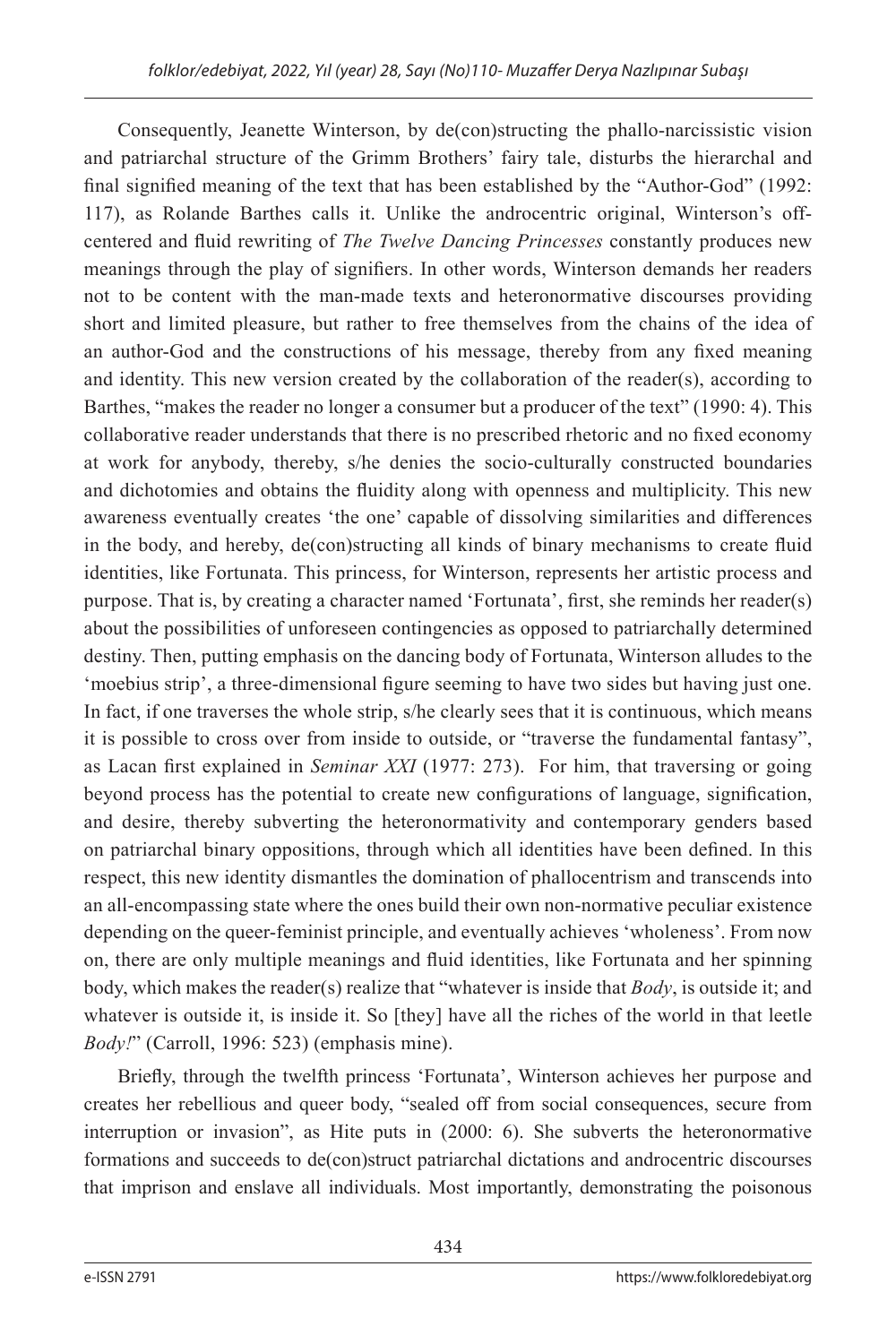and harmful effects of heteronormative dictations that constitute and regulate the notions of sex, gender and sexuality, Winterson paves the way for wo/men to transform their patriarchal 'docile bodies' into the 'fluid bodies', which cannot be controlled or shaped by phallocentric heteronormativity.

## **Conclusion**

Traditional androcentric thought dictates hegemonic dichotomous notions of gender and confines individuals into man/woman, male/female and masculine/feminine binaries. However, in this limiting dichotomous gender order, women are more often faced with oppression and 'no-choice choice' situations, where they are judged against a masculine standard. Since women are assessed by that standard, they are obliged to lose, whether they claim difference or similarity. Realizing that hypocrisy, critics, scholars and writers adopting feminist and queer theories have struggled to end the power of long-established gender hierarchies by emphasizing the fact that gender is a cultural construct that shapes all individuals, not just women. That is why, they advocate it is possible to de(con)struct the process and transcend the male-female dichotomy and its limitations. Being one of those critics and writers, Jeanette Winterson also believes that phallocentric discourses should be challenged to be able to create more fluid and diversified identities, especially in a new hybridized world, where individuals must synthesize and build on elements from many cultures to create all-encompassing identities. For her, if gender is a phallocultural construct which controls and limits individual, then, it is possible to de(con)struct the process and pave the way for possible alternatives. This is what she aims to realize in *Sexing the Cherry.*  Through her poetic creation out of the rewriting of Grimms' tale, Winterson subverts the androcentric notions and concepts in such a way to draw attention to the possibility of a less contoured and more fluid sense of gender. She disintegrates and then reconciles the longestablished binary oppositions by means of Fortunata, who undermines the phallocentric expectations and heteronormative dictations based on sex assigned at birth. That is, through Winterson's Fortunata, a key to gain awareness and a new consciousness about redefined sexualities and gender roles, wo/man readers begin to question those constructed concepts and categories to perform fluid identities. They, in accordance with the concerns of Winterson, have realized that everything is in a constant flux, including images, bodies, identities and gender roles.

Thus, phallocentric dichotomies undeniably having a crucial role in the construction of the gender order and the split between male and female have been dismantled in Winterson's re-writing of *The Twelve Dancing Princesses*. Creating alternative endings for the princesses, who are not content to live through and for others within the limitating patriarchal stereotypes, she encourages her readers to understand and accept the possibility of a nonbinarized or genderqueer system where wo/men live in peace and harmony without any kind of restrictions. Obviously, Fortunata and her sisters challenge and disrupt the social norms and heteronormative discourses surrounding sexual identities.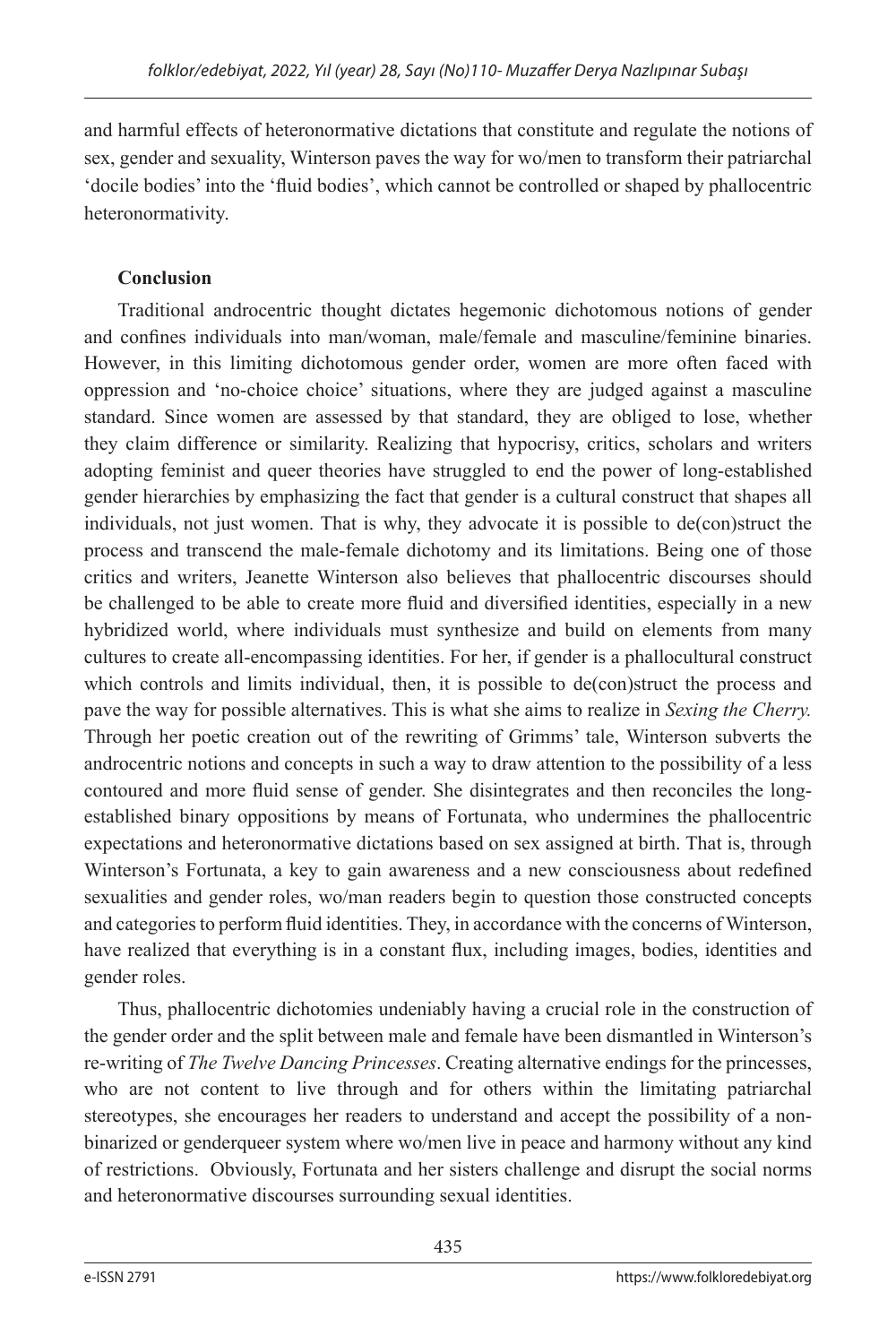#### **Araştırma ve Yayın Etiği Beyanı**

Bu makale tamamıyla özgün bir araştırma olarak planlanmış, yürütülmüş ve sonuçları ile raporlaştırıldıktan sonra ilgili dergiye gönderilmiştir. Araştırma herhangi bir sempozyum, kongre vb. sunulmamış ya da başka bir dergiye değerlendirilmek üzere gönderilmemiştir.

#### **Research and Publication Ethics Statement**

This is a research article, containing original data, and it has not been previously published or submitted to any other outlet for publication. The authors followed ethical principles and rules during the research process. In the study, informed consent was obtained from the volunteer participants and the privacy of the participants was protected.

#### **Yazarların Makaleye Katkı Oranları**

Bu makaledeki birinci yazar % 100 düzeyinde çalışmanın hazırlanması, veri toplanması, sonuçların yorumlanması ve makalenin yazılması aşamalarına katkı sağlamıştır.

#### **Contribution Rates of Authors to the Article**

The first author in this article contributed to the 100% level of preparation of the study, data collection, interpretation of the results and writing of the article.

#### **Destek Beyanı**

Bu çalışma herhangi bir kurum veya kuruluş tarafından desteklenmemiştir.

#### **Support Statement (Optional)**

There is no conflict of interest between the authors of this article.

#### **Acknowledgement (Optional)**

#### **Çıkar Beyanı**

Çalışma hazırlanırken; veri toplanması, sonuçların yorumlanması ve makalenin yazılması aşamalarında yazarlar arasında herhangi bir çıkar çatışması durumu söz konusu olmamıştır.

#### **Statement of Interest**

There is no conflict of interest between the authors of this article.

#### **References**

Barry, K. (1984). *Female sexual slavery.* NYU.

Barthes, R. (1990). *S/Z.* (R. Miller, Trans.) Blackwell.

- Barthes, R. (1992). The death of the author. In P. W. Philip Rice, *Modern Literary Theory* (pp. 114-118). Blackwell.
- Butler, J. (2007). *Gender trouble: Feminism and the subversion of identity.* Routledge.
- Carroll, L. (1996). *Sylvie and Bruno concluded in the tomplete illustrated works of Lewis Carroll.* Wordsworth Editions.

Cixous, H. C. (1976). The laugh of the Medusa. *Signs, 1*(14), 875-893.

Dworkin, A. (1974). *Woman hating.* Dutton.

Dworkin, A. (1983). *Right-wing women: The politics of domesticated females.* G. P. Putnam's Sons.

- Freud, S. (1971). *Three essays on the theory of sexuality* (J. Strachey, Trans.) Avon.
- Gonzalez, S. (1996 ). Winterson's sexing the cherry: Re-writing woman through fantasy. In C. C.-G. García, *Gender I-deology* (pp. 281–295). Rodopi.
- Grimm, J. &. (1964). The twelve dancing princesses. In D. A. M., *Twelve dancing princesses* (pp. 23-28). Indianapolis: Indiana University Press. Retrieved from http://www.jstor.org/stable/j. ctt1c0gms9.4

Grimm, J. &. (1992). *The complete fairy tales of the Brothers Grimm.* (J. Zipes, Trans.) Bantam.